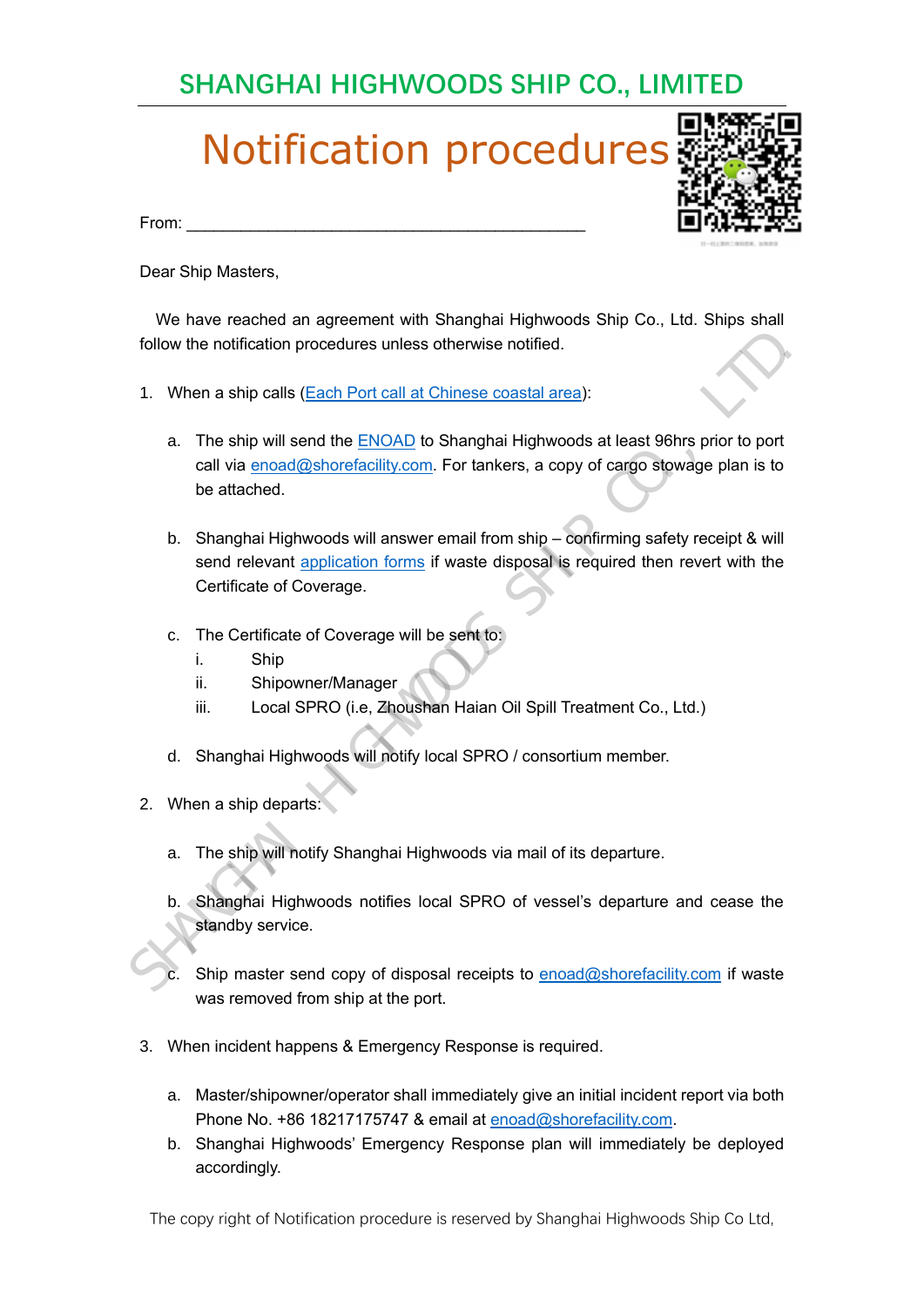# **Shanghai Highwoods Ship Co., Limited**

#### **Operation Procedure on Berth or at Safety Anchorage**

| 1. | <b>Compulsory Service- Boom Operation ( Alternative Method) for</b><br>tankers, LSFO for ECAs.                                                                                                  |
|----|-------------------------------------------------------------------------------------------------------------------------------------------------------------------------------------------------|
| a. | The ship ensure that AIS is in working conditions.                                                                                                                                              |
| b. | The ship ensure that low Sulpher Fuel Oil is to be used For ECAs &<br>operations have been properly recorded.                                                                                   |
| C. | The ship shall make proper report of pollutant on board in accordance<br>with the requirement of Rules.                                                                                         |
| d. | Boom fence needs to be set up (an efficient alternative method)<br>during cargo operation in accordance with the requirement of Rules<br>and regulations, all depends on the category of cargo. |
| 2. | Voluntary service ---Ship Waste Disposal, Tank Cleaning,<br><b>Provisions</b>                                                                                                                   |
| е. | The ship send Application to SHSCL via email when disposal is<br>required.                                                                                                                      |
| f. | SHSCL quotes the service and will fix the arrangement upon quotation<br>is accepted by the applicator.                                                                                          |
| g  | Local Representative arrange the formality with MSA, Customs and<br>Immigration declarition.                                                                                                    |
| h٠ | The Ship make necessary preparation to ensure the operational<br>conditions.                                                                                                                    |
|    | Barge /Van comes to ship to collect waste / deliver serivce as per<br>ship's application.                                                                                                       |
|    | Certificate is to be issued upon clearing the invoice. A Copy of<br>certificate shall be sent to SHSCL for record.                                                                              |

#### Rm 2265, 4th Floor, No.111, Fengpu Avenue Fengxian District Shanghai